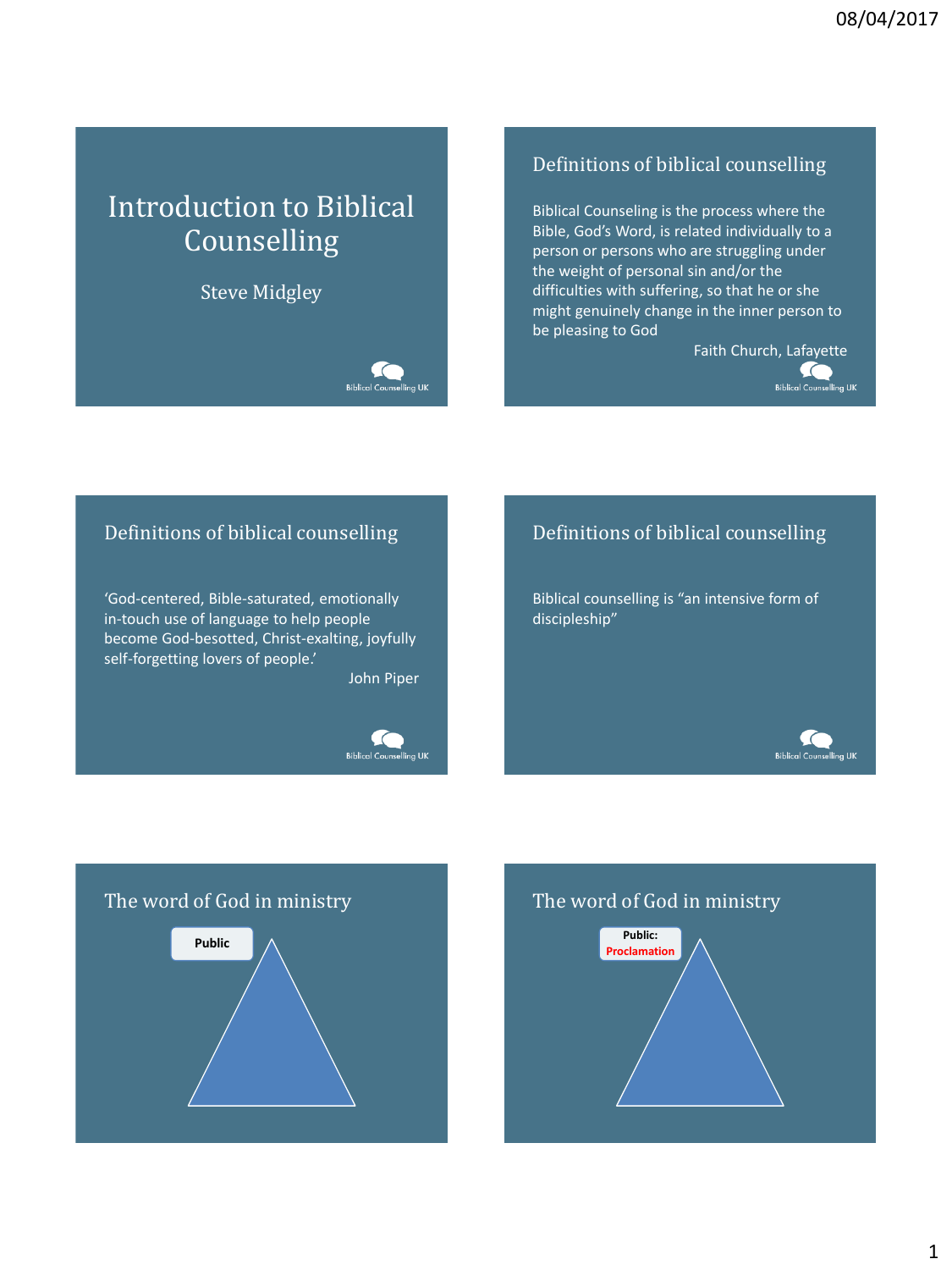







# The dimensions of biblical counselling

1. Breadth



# The dimensions of biblical counselling

1. Breadth

Experienced counsellor helping in complex situations

Casual chat over coffee

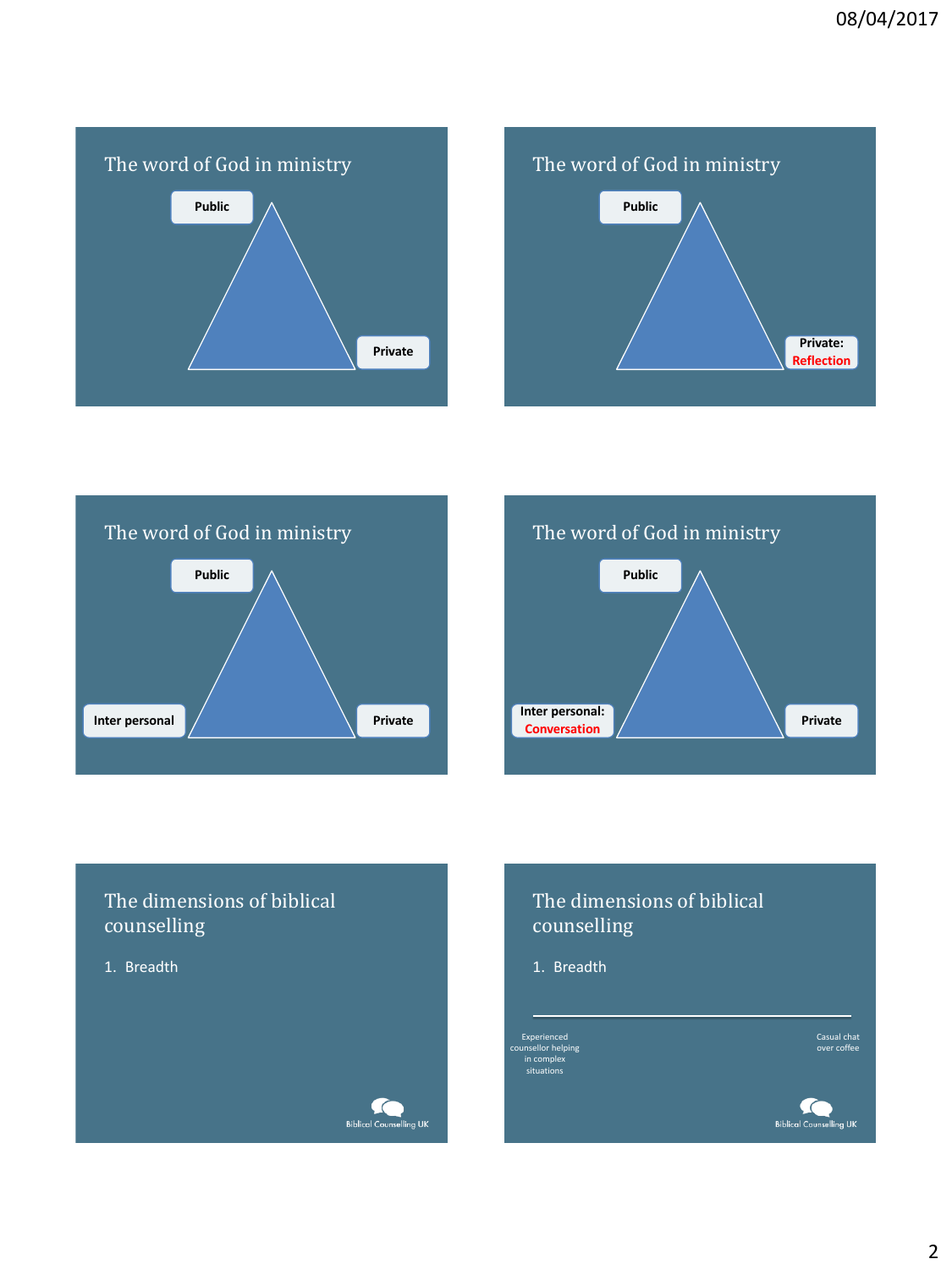# The dimensions of biblical counselling

- 
- 2. Length



### Tim Keller: Puritan resources for biblical counselling

*Why should those seeking to develop a truly biblical counselling approach give special consideration to the Puritans? Because they were the first Protestant school of Biblical Counselling.* 



# The dimensions of biblical counselling

The dimensions of biblical

- 
- 
- 3. Height



His divine power has given us everything we need for a godly life

(2 Peter 1:3)

**Biblical Counselling UK** 



# Biblical Counselling *in the Local Church*

Ephesians 4:1-16

counselling

- 
- 
- 4. Depth



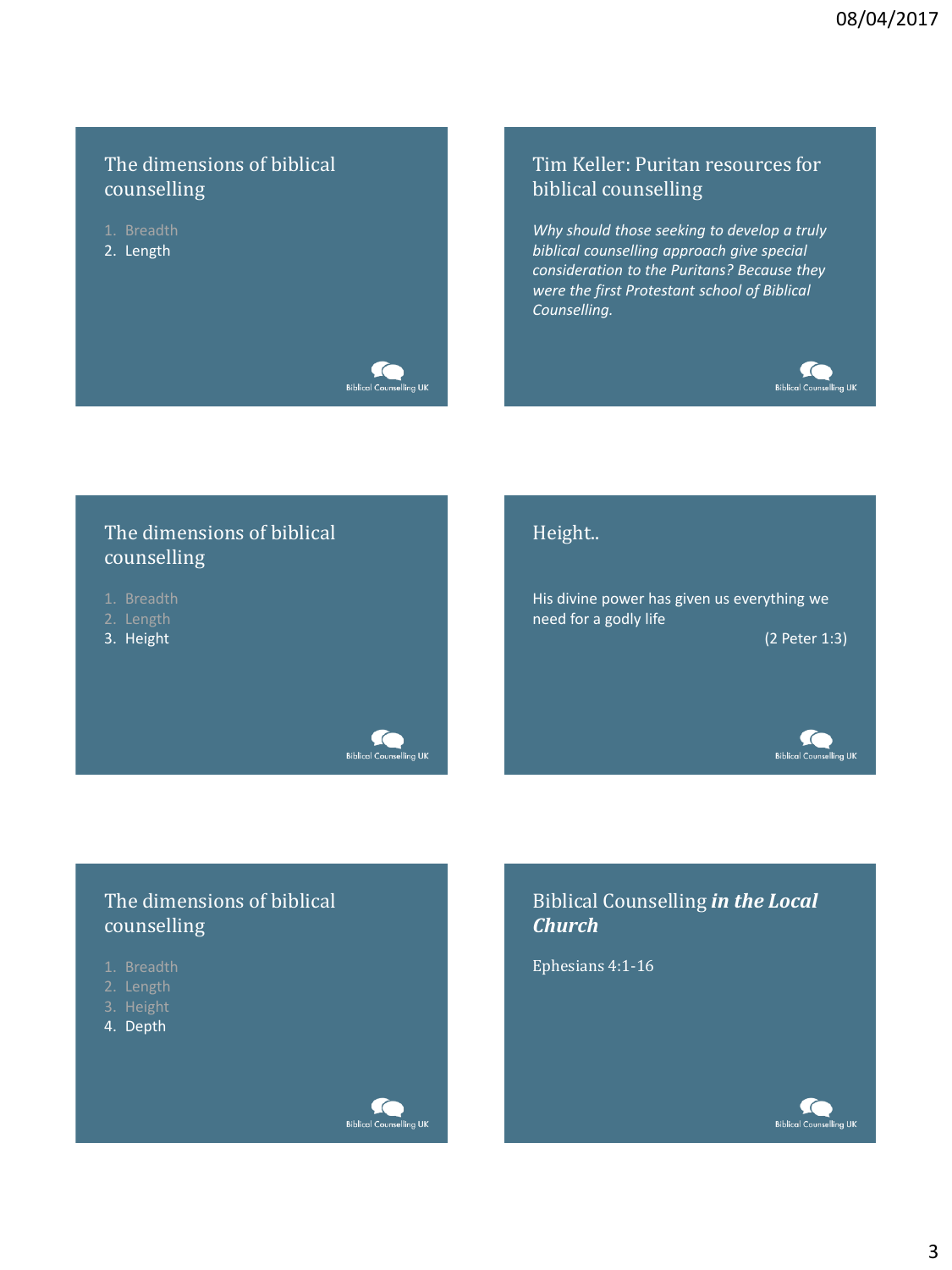### Ephesians 4:1-16

- **1. Church matters** *through it God is made known*
- **2. Maturity matters** *by it we reach the fullness of Christ*
- **3. Each one matters** *every part has work to do*
- **4. Words matter** *by them God's people are changed*

 $\epsilon$ Biblical Counselling UK

#### **1. Church matters** *through it God is made known*

*…to bring unity to all things in heaven and on earth under Christ.* 

*(Ephesians 1.10)*



### **1. Church matters** *through it God is made known*

*you are no longer foreigners and strangers but fellow citizens… being built together to become a dwelling in which God lives by his Spirit.* 

*(Ephesians 2:18-22)*



### **1. Church matters** *through it God is made known*

*His intent is that the manifold wisdom of God should be made known to the rulers and authorities in the heavenly realm (Ephesians 3:10)*



# **2. Maturity matters** *by it we reach the fullness of Christ*



## **2. Maturity matters** *by it we reach the fullness of Christ*

*As a prisoner for the Lord, then, I urge you to live a life worthy of the calling you have received. <sup>2</sup> Be completely humble and gentle; be patient, bearing with one another in love. <sup>3</sup> Make every effort to keep the unity of the Spirit through the bond of peace. <sup>4</sup> There is one body and one Spirit, just as you were called to one hope when you were called; <sup>5</sup> one Lord, one faith, one baptism; <sup>6</sup> one God and Father of all, who is over all and through all and in all.* 

*(Ephesians 4:1-6)*

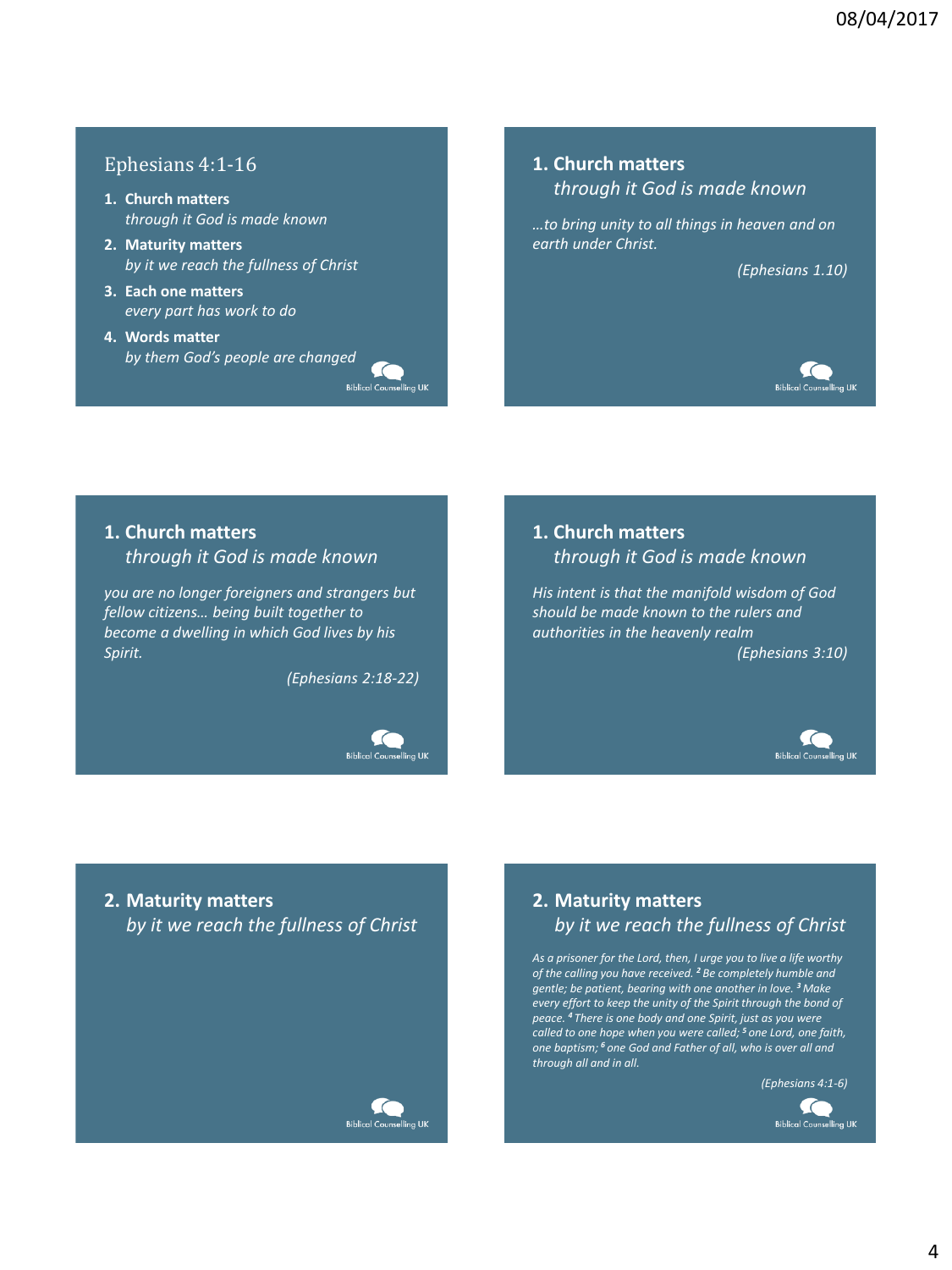### **2. Maturity matters**

*by it we reach the fullness of Christ*

Until we all reach unity in the faith and in the knowledge of the Son of God and become mature, attaining to the whole measure of the fullness of Christ

*(Ephesians 4:13)*



**3. Each one matters** *every part has work to do*







# One anothering

- be devoted to one another
- honour one another
- love one another
- accept one another
- instruct one another
- greet one another
- agree with one another
- encourage one another • speak to one another with
- psalms hymns and songs
- submit to one another

**bear with one another** 

- **serve one another**
- **forgive one anther**
- **teach one another**
- admonish one another
- spur one another on
- **•** offer hospitality to one another
- clothe yourselves with humility toward one another

 $\subset$ **Biblical Counselling UK**  **4. Words matter** *by them God's people are changed*